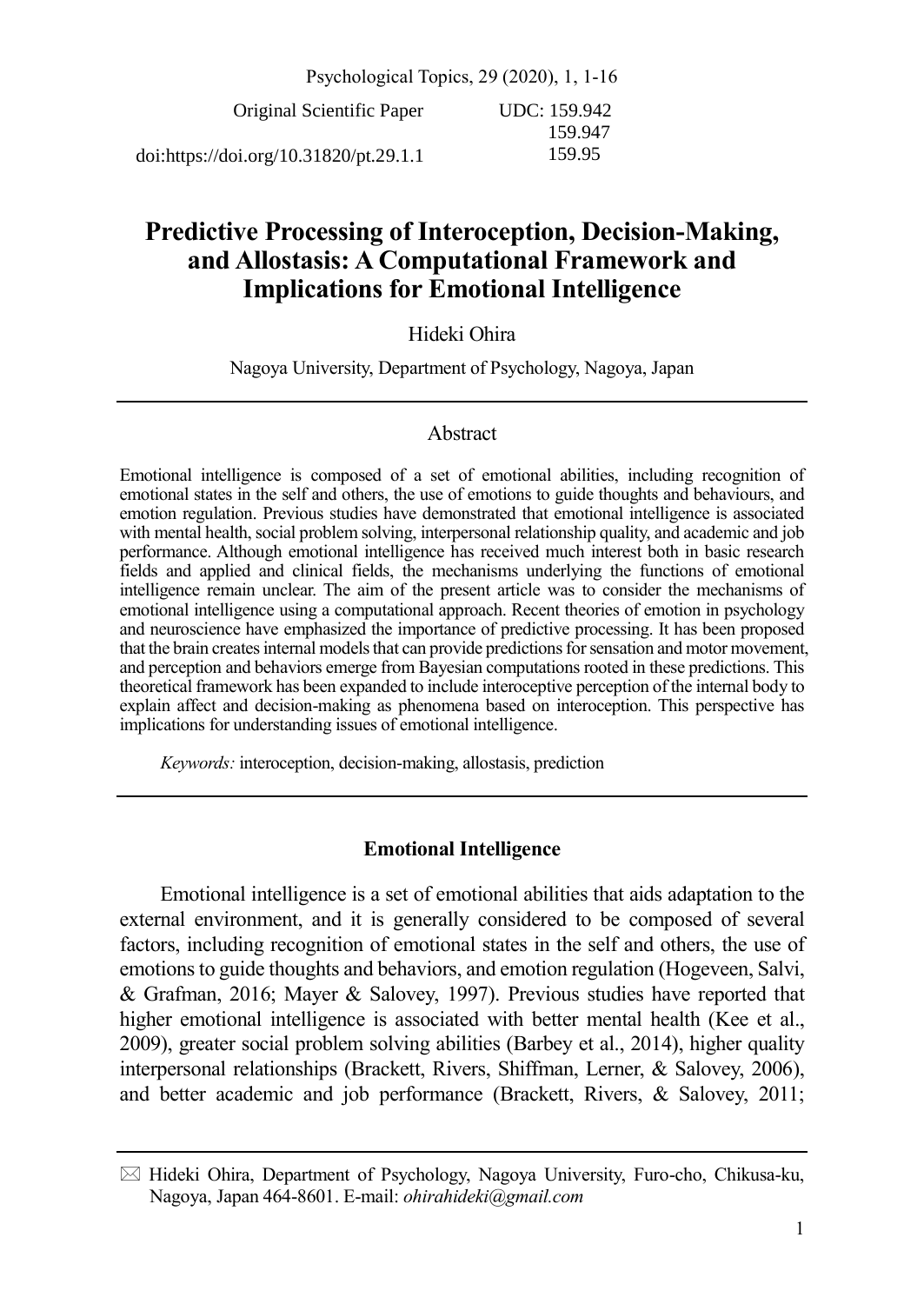Libbrecht, Lievens, Carette, & Côté, 2014). Although it has received much interest both in basic research fields and applied and clinical fields, there has been substantial debate about whether emotional intelligence is a valid scientific construct, in both methodological and theoretical domains (Conte, 2005; Murphy, 2006).

One of the limitations of emotional intelligence as a valid construct is that the mechanisms underlying the functions of emotional intelligence are currently unclear. Hogeveen et al. (2016) proposed candidate brain regions related to various components of emotional intelligence based on findings from patients with brain lesions. These findings are useful for understanding how the components of emotional intelligence are constructed by the functions of various brain regions. However, the fundamental principles by which emotional intelligence is produced remain to be elucidated. The current article considers the principles supporting emotional intelligence from the perspectives of the psychological constructivist theory of emotion (Barrett, 2017; Barrett, Quigley, & Hamilton, 2016; Barrett & Simmons, 2015) and predictive coding (Friston, 2010; Friston, Kilner, & Harrison, 2006), which are influential theoretical frameworks in modern psychology and neuroscience.

The psychological constructivist theory of emotion is based on the concept of predictive coding, which hypothesizes that the brain constructs internal models with various functional layers, and that every function of the brain emerges from computations of the models and input signals. In psychological constructivist theory, it is hypothesized that internal interoceptive signals from the body also emerge via the same predictive principles. Furthermore, it has been proposed that all mental functions, including perception, motor function, cognition, and affect can be produced based on predictive interoception. Because this theoretical framework is a kind of meta-theory, empirical verification of the whole theory is difficult. However, this theoretical framework is useful because it enables speculation about the functional associations between the brain and body, and supports the development of hypotheses that can be examined empirically (for details, see Ohira, 2018a). The current article first introduces the psychological constructivist theory of emotion, then proposes a computational model explaining the emergence of affect and decision-making based on the prediction of homeostasis (i.e., allostasis), and finally outlines the implications of this model for understanding emotional intelligence.

### **Predictive Coding of Interoception, Decision-Making, and Allostasis**

The brain is not a passive organ that solely responds to input signals from sensory organs. Rather, the brain actively constructs perception based on internal models predicting future input signals, and on computations of differences between predictions and input signals (prediction error). This theoretical principle of brain function is called "predictive coding" (Friston, 2010; Rao & Ballard, 1999). In the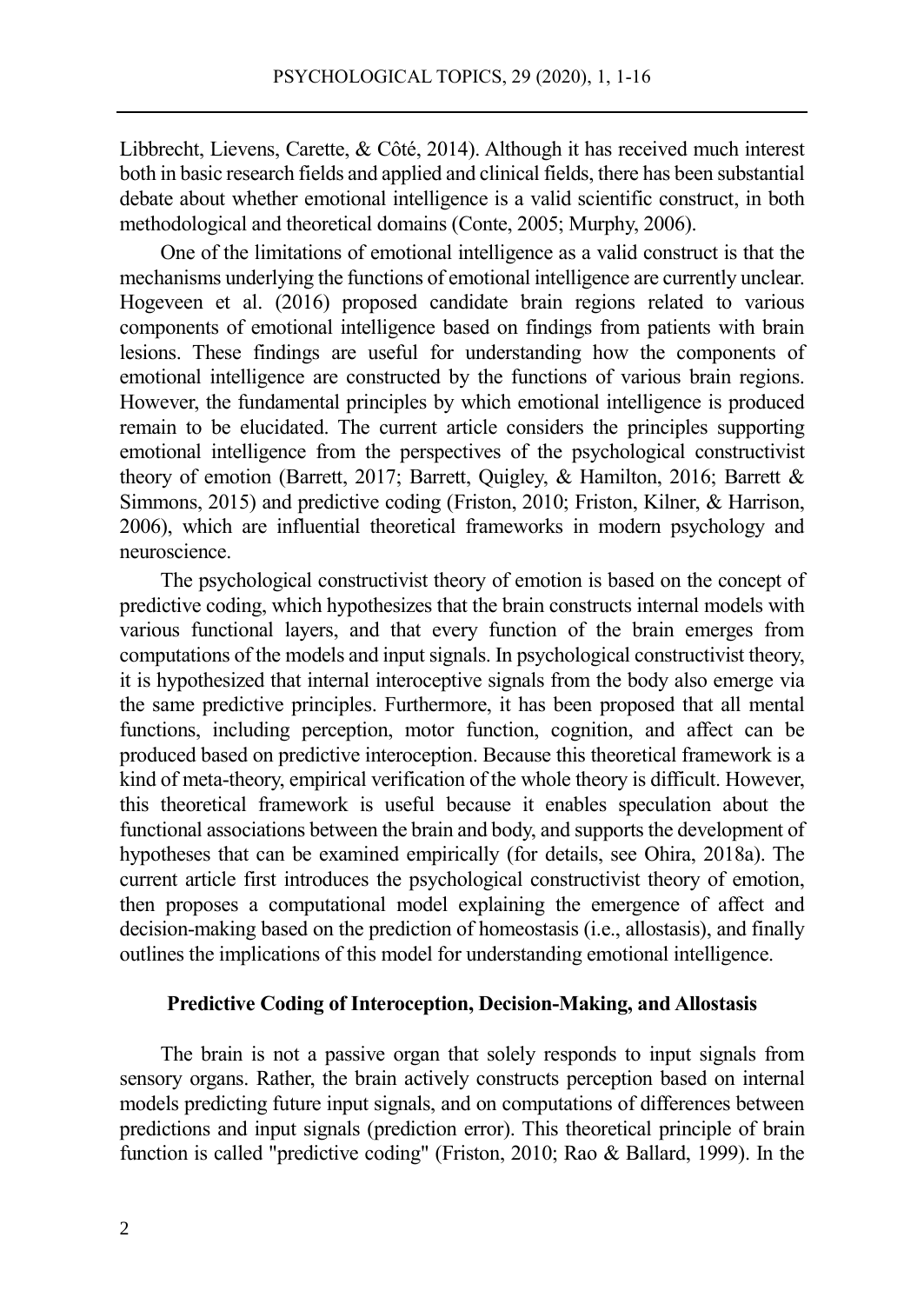theory of predictive coding, processes of perception in the brain are explained as an analogy of the principles of Bayesian statistics (Ainley, Apps, Fotopoulou, & Tsakiris, 2016). The prediction of perception by an internal model is expressed as a probabilistic distribution, corresponding to the prior distribution in Bayesian statistics. Sensory input can also be expressed as a probabilistic distribution, and prediction error is computed as the difference between the distributions of the prediction and sensory input. This sensory input corresponds to observation or likelihood in Bayesian statistics, and the posterior distribution is computed based on updating in Bayes' theorem. Our subjective experiences of perception can be considered as awareness of the computational processes of the posterior distribution. It is thought that such Bayesian computations are involved in processing in every modality of perception and motor function. Organisms, including humans, construct and maintain integrated and consistent images of self and the world by minimizing the sum of the prediction error. To minimize prediction error, the organism will either update the internal model or actively modulate the sensory input by changing behaviour.

Barrett and colleagues proposed that, in addition to exteroception (e.g. vision and hearing) and proprioception (perception of the location of the body and bodily movement), interoception (perception of the internal body, such as internal organs and vessels) is established by the principle of predictive coding (Ainley et al., 2016; Barrett & Simmons, 2015, 2016; Seth & Friston, 2016). To maintain homeostasis, organisms must regulate bodily states appropriately. To achieve this, the brain represents the body's current state and its desirable state (set point) and constructs an internal model of the body to satisfy the set points of the bodily states. The model determines desirable ranges of states, including blood pressure, blood glucose level, as well as concentrations of hormones and cytokines, depending on specific situations. When the brain receives bodily signals, the signals are compared with predictions by the internal model, and the differences between them are computed as prediction errors. Organisms regulate their bodily states to minimize prediction errors. To reduce prediction errors, an organism both updates its internal model and alters its bodily states.

In this theoretical framework, interoception can function as a signal to inform whether the current bodily state is within the range of homeostasis, or if it deviates from this range. Deviation of bodily states from the range of homeostasis constitutes a threat for organisms. Thus, in such a case, there is a drive to change bodily states to be within the range of homeostasis. This modification of bodily states in a desirable direction is experienced as pleasant affect, and a lack of change or a change in an undesirable direction is felt as unpleasant affect. Furthermore, it has been argued that impairment of this regulatory process of the body based on interoception results in mental disorders, such as depression, anxiety, developmental disorders, and fatigue (Barrett & Simmons, 2015; Stephan et al., 2016).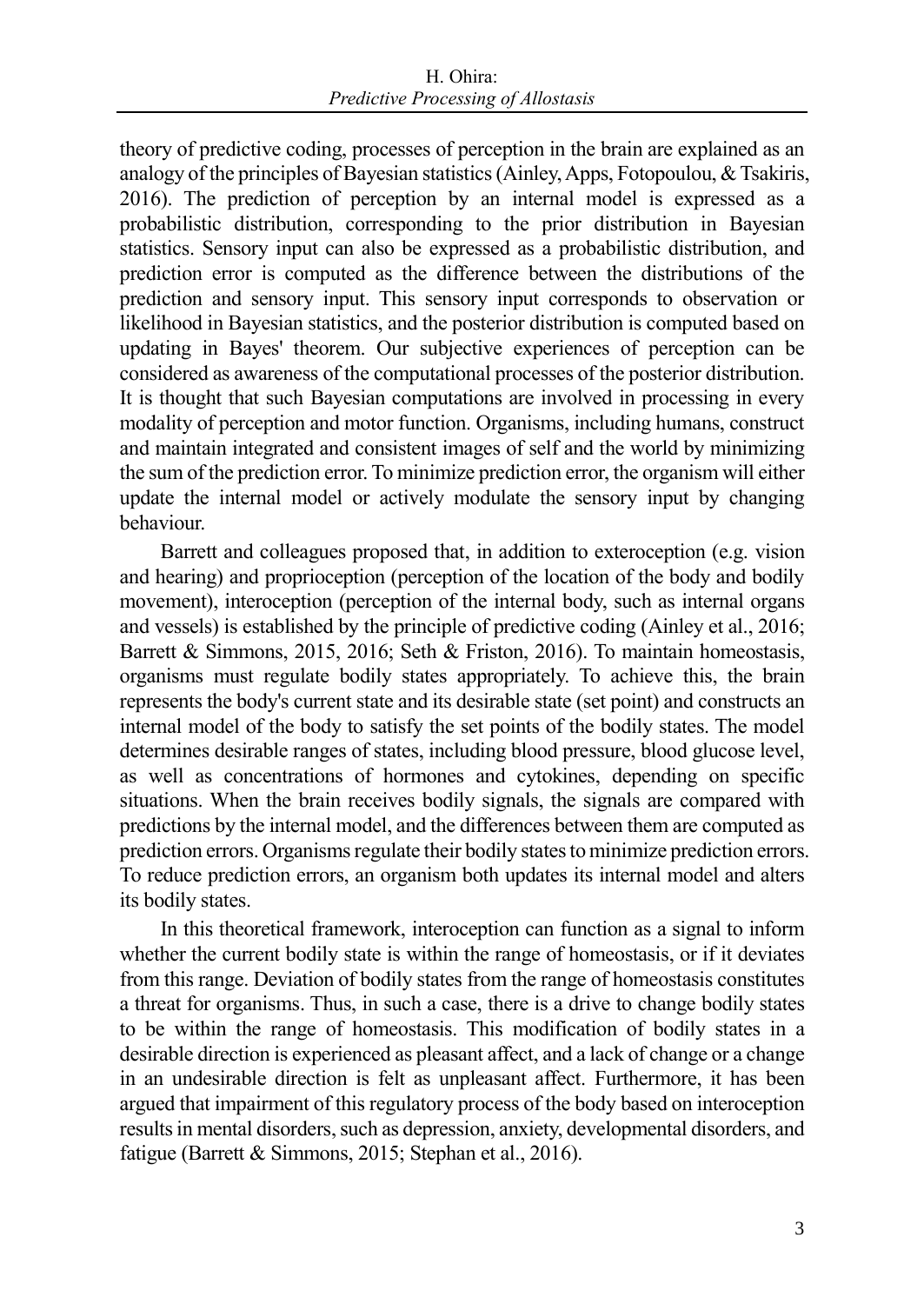Keramati and Gutkin (2014) expanded this idea, describing an association between interoception and decision-making (Figure 1). Although bodily states are high-dimensional, we consider two factors as examples: blood pressure and blood glucose level. The set points of these two dimensions of bodily states are expressed as point  $H^*$  on a level surface  $H$  in Figure 1. A neural representation of these two factors at time point *t*,  $H_t$  corresponds to interoception. As  $H_t$  is distant from  $H^*$ , there is a drive,  $d(H_t)$ , to move  $H_t$  into  $H^*$ . This drive is expressed as the curved surface whose peak is just above the  $H^*$  in Figure 1. If the individual chooses an action that causes the bodily states to move to  $H_{t+1}$  at the next time point  $t+1$ , the drive will reduce to  $d(H_{t+1})$ . Thus, the difference  $K_t$  will be evaluated as reward  $r(H_t, K_t)$ . The signal of this reward will be conveyed to the brain and utilized to update values of the current states and the action, on the basis of the principle of reinforcement learning. Specifically, a reward is determined as the degree of movement of bodily states in the direction of the desirable set point. In this way, reward is considered to be fundamentally rooted in bodily states. In humans, more abstract representations such as money and favourable reputation from others can function as rewards via the ability to construct representations and to link such representations with bodily states.

The set point of bodily states *H\** is not always fixed and can be actively changed by the demands of environments and social contexts. This function involves modulation of the prediction of bodily states produced from the internal model by higher level internal models and corresponds to the physiological concept of "allostasis." Here, I hypothesize that the top- down signal regulating allostasis can be modulated by "reward prediction error" signals in the reinforcement learning algorithm in the brain. Reinforcement learning is one of the basic mechanisms of learning and decision-making. In this algorithm, the values of options are continuously updated using reward prediction error signals. If an individual chooses an option and the obtained outcome is better than the prediction (the current value), the sign of the reward prediction error is positive, and the value of the option is updated upward. If the outcome is worse than the prediction, the sign of the reward prediction error is negative, and the value of the option is updated downward. At the next opportunity, the individual will make a decision by a comparison of the values of the options. When reward prediction error increases, the sign of the reward prediction error is either positive or negative, and some coping behaviours are needed to acquire reward or avoid harm. In this case, the set point of bodily states will be regulated upward to elevate physical energy levels. On the other hand, a decrease in reward prediction error indicates the completion of learning; thus, the set point of bodily states will be regulated downward to save energy.

This theoretical framework can seamlessly integrate concepts of various psychological phenomena, such as bodily states, interoception, reward, value, decision-making, and affect. The well-tuned and functional aspects of these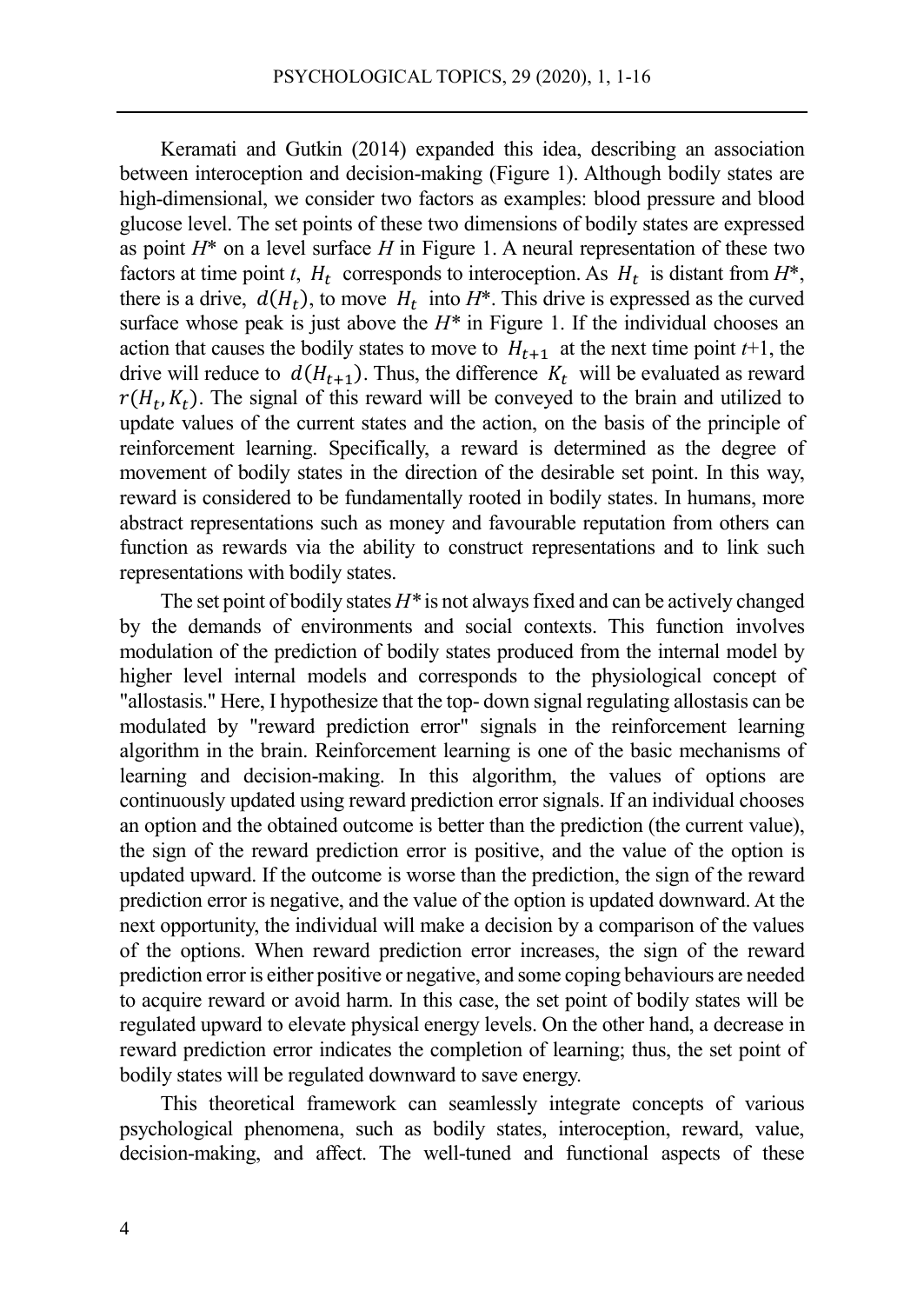H. Ohira: *Predictive Processing of Allostasis*



processes might provide the basis of emotional intelligence.

*Figure 1.* Reward, decision-making, and affect determined by bodily states. Set points of blood pressure and blood glucose level are represented as *H\**. As the neural representation of bodily states at a time point *t*, *Ht* is distant from the set point, the drive *d*(*Ht*) to move *Ht* to *H\** happens. If this organism chooses an action (decision-making) and the bodily state moves to  $Ht+1$ , the drive reduces to  $d(Ht+1)$  and the difference between  $d(Ht)$  and  $d(Ht+1)$  is evaluated as a reward. The difference between the obtained reward and the current value of the option is computed as a reward prediction error. The signal of the reward prediction error is used to update values of the current states and the option, and to shift the set point of bodily states (dashed arrow in Figure 1). As coping is needed in a situation where reward prediction error increases, the set point of bodily states is shifted upward. As the reduction of reward prediction error indicates the completion of learning and adjustment to the environment, no more effort is needed. In such a situation, the set point of bodily states is shifted downward to save physical energy.

# **Computational Model of Interoception, Decision-Making, and Allostasis**

A previous study by the author (Ohira, 2019) proposed a computational model to explain the dynamic functions of the predictive coding of interoception and decision-making expressed in Figure 1, inspired by the work of Stephan et al. (2016) (Figure 2).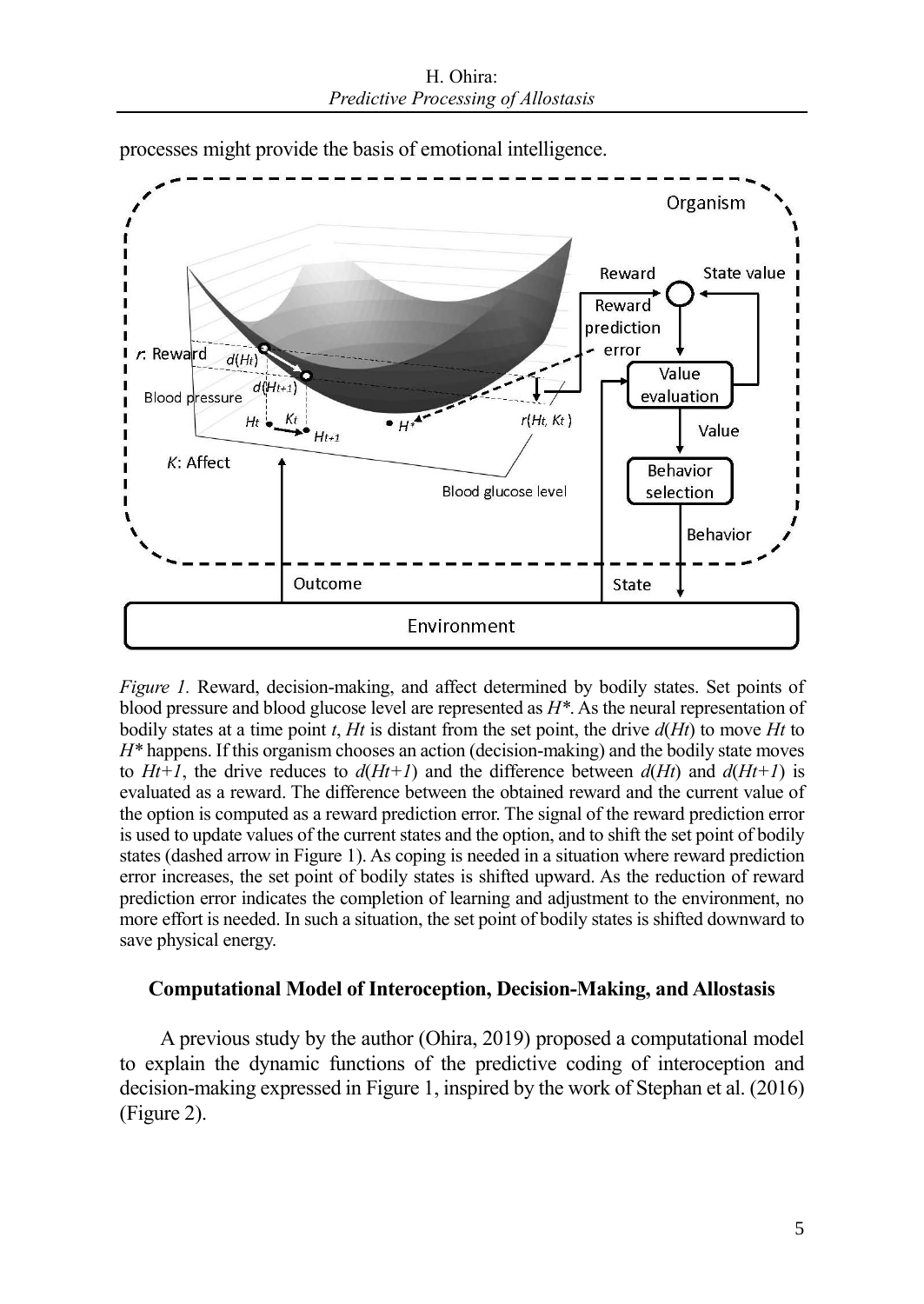

*Figure 2.* Hierarchical predictive coding of interoception and reinforcement learning. *Normal*: normal distribution, *PE*: prediction error, *e*: noise expressed by normal distribution. A: Regulatory processes of bodily states (blood pressure) by predictive coding of interoception (Ohira, 2018b). B: Influences of reward prediction error in reinforcement learning on higher model of bodily states (blood pressure).

Here, as an example of the regulation of bodily states by interoception, an internal model of blood pressure  $(x)$  is considered. This internal model is expressed by a probabilistic distribution (normal distribution), with mean  $\mu_t$  and variance  $\pi_t^{-1}$  ( $\pi$  is precision, reciprocal number of variance) at a time point *t*. The mean  $\mu_t$ is the prediction of blood pressure at this time point and can function as the set point of blood pressure. The real value of blood pressure at this time point is expressed as  $x_t$ . This value is conveyed to the brain by a hyperbolic function, with noise,  $e_1$ (Normal~(0,  $\pi_{body}^{-1}$ ). As such, a neural representation of blood pressure at this time point,  $y_t$  is formed. By comparison between the prediction  $\mu_t$  and the neural representation of blood pressure  $y_t$ , prediction error  $y_t - \mu_t$  is computed.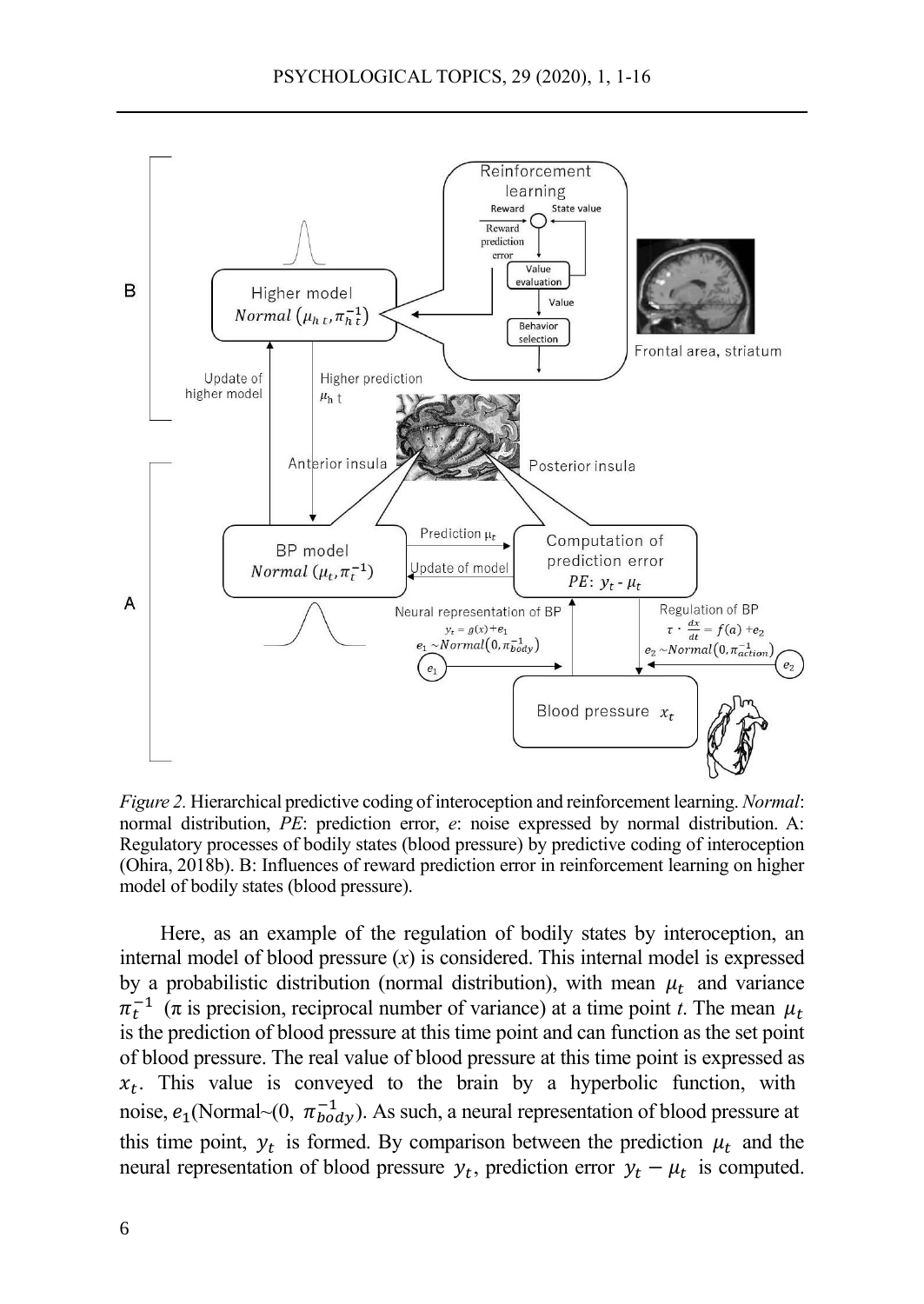The principle of predictive coding aims to reduce this prediction error. Therefore, the mean and variance (precision) at the next time point  $t + 1$ , are updated as follows, using Bayes' theorem.

Mean in model of blood pressure:

$$
*(y_t - \mu_t), \qquad (1)
$$

Precision in model of blood pressure:

$$
\pi_{t+1} = \frac{\pi_t + \pi_{body}}{\pi_t * \pi_{body}},\qquad(2)
$$

At the same time, an action *a* works on the body to reduce prediction error. For example, the activities of the sympathetic and parasympathetic nervous systems are modulated to alter blood pressure. This effect is expressed as the following hyperbolic function  $f(a)$ .

$$
f(a) = \tanh\left(\frac{\pi_t}{\pi_t + \pi_{body}} * -(y_t - \mu_t)\right), \qquad (3)
$$

By this effect, blood pressure continuously changes with a certain temporal delay. This process is expressed by the following differential equation:  $\tau$  is time constant controlling the temporal delay (here,  $\tau = 5$ ) and  $e_2$  is a noise term expressed by a normal distribution with mean 0 and variance  $\pi_{action}^{-1}$ .

$$
\tau * \frac{dx}{dt} = f(a) + e_2, \qquad (4)
$$

It has been hypothesized that the generation of such prediction of interoception is conducted in the anterior insula, and computation of prediction error is conducted in the posterior insula (Figure 2A; Barrett & Simmons, 2015).

Imagine a situation where an individual performs a typical decision-making task in which reward is stochastically delivered by a choice. In this article, a simple twoarmed bandit task is considered, in which one option is linked with a monetary reward at a probability of 70% and the other option is linked with a monetary reward at a probability of 30%. To represent top-down modulation of the internal model of blood pressure accompanying the execution of this decision-making task, a higherlayer model is added (Figure 2B). This higher model is also expressed by a normal probabilistic distribution, with mean  $\mu_{h,t}$  and variance  $\pi_{h,t}^{-1}$  at a time point *t*. At the initiation of the decision-making task, this higher model is applied and its mean  $\mu_{h,t}$ is output as the higher prediction into the internal model of blood pressure. The higher prediction error is then computed as the difference between the current value of prediction in the internal model of blood pressure  $\mu_t$  and the higher prediction  $\mu_{h,t}$ . Using this prediction error, the mean and variance (precision) in the higher morel are updated as follows.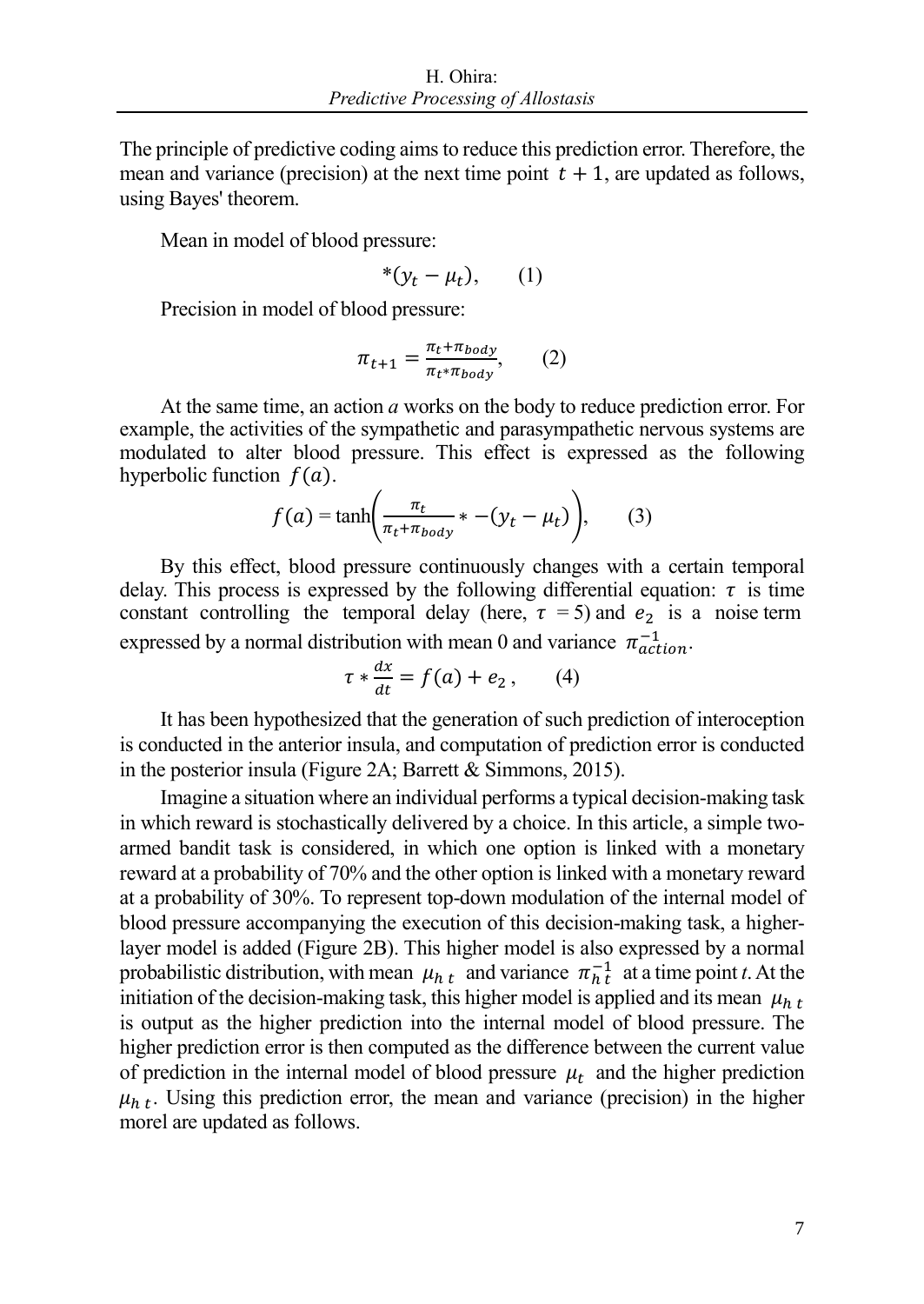Mean in higher model:

$$
\mu_{h\,t+1} = \mu_{h\,t} + \frac{\pi_t}{\pi_{h\,t} + \pi_t} * (\mu_t - \mu_{h\,t}),\qquad(5)
$$

Precision in higher model:

$$
\pi_{h\,t+1} = \frac{\pi_{h\,t} + \pi_t}{\pi_{h\,t} \ast \pi_t},\qquad(6)
$$

The prediction error in the higher model also affects updating of the internal model of blood pressure. Thus, equations (1) and (2) are replaced as follows.

Mean in model of blood pressure:

$$
\mu_{t+1} = \mu_t + \frac{\pi_{body}}{\pi_t + \pi_{body}} * (y_t - \mu_t) + \tanh\left(\frac{\pi_{ht}}{\pi_{ht} + \pi_t} * - (\mu_t - \mu_{ht})\right), \tag{7}
$$

Precision in model of blood pressure:

$$
\pi_{t+1} = \frac{\pi_t + \pi_{body}}{\pi_t * \pi_{body}} + \frac{\pi_{h\,t} + \pi_t}{\pi_{h\,t} * \pi_t}, (8)
$$

Figure 4A shows a typical result of simulation for changes of blood pressure accompanying the execution of the decision-making task. At the initiation of the task (1) in Figure 4A), the higher model ( $\mu_{h,t} = 0.2$ ,  $\pi_{h,t} = 10000$ ) was applied, resulting in elevation of blood pressure by an upward shift of the prediction in the internal model of blood pressure ( $\mu_t = 0$ ,  $\pi_t = 100$ ). At the termination of the task  $(2)$  in Figure 4A), the influence of the higher model was removed and blood pressure returned to the baseline. However, this simulation of blood pressure is fixed, with no influence of the context on decision-making. Thus, a typical algorithm of reinforcement learning, Q learning, is then introduced into the model (Lee, Seo, & Jung, 2012).

$$
Q_{(a(t))}(t+1) = Q_{a(t)}(t) + \alpha \left( R(t) - Q_{a(t)}(t) \right), \qquad (9)
$$
  
RPE<sub>t</sub> = R(t) - Q<sub>i(t)</sub>(t), (10)  

$$
P(a(t)) = \frac{1}{1 + \exp[-\beta (Q_a(t) - Q_b(t))]}, \qquad (11)
$$

 $Q_{(i(t))}(t)$  in equation (9) indicates the value of each option,  $i = a$ , b, at a time point *t*. If reward  $R(t)$  is acquired by choosing option a, the difference between the reward prediction  $Q_{(a(t))}(t)$  and  $R(t)$  is computed as the reward prediction error:  $RPE_t$  (equation 10).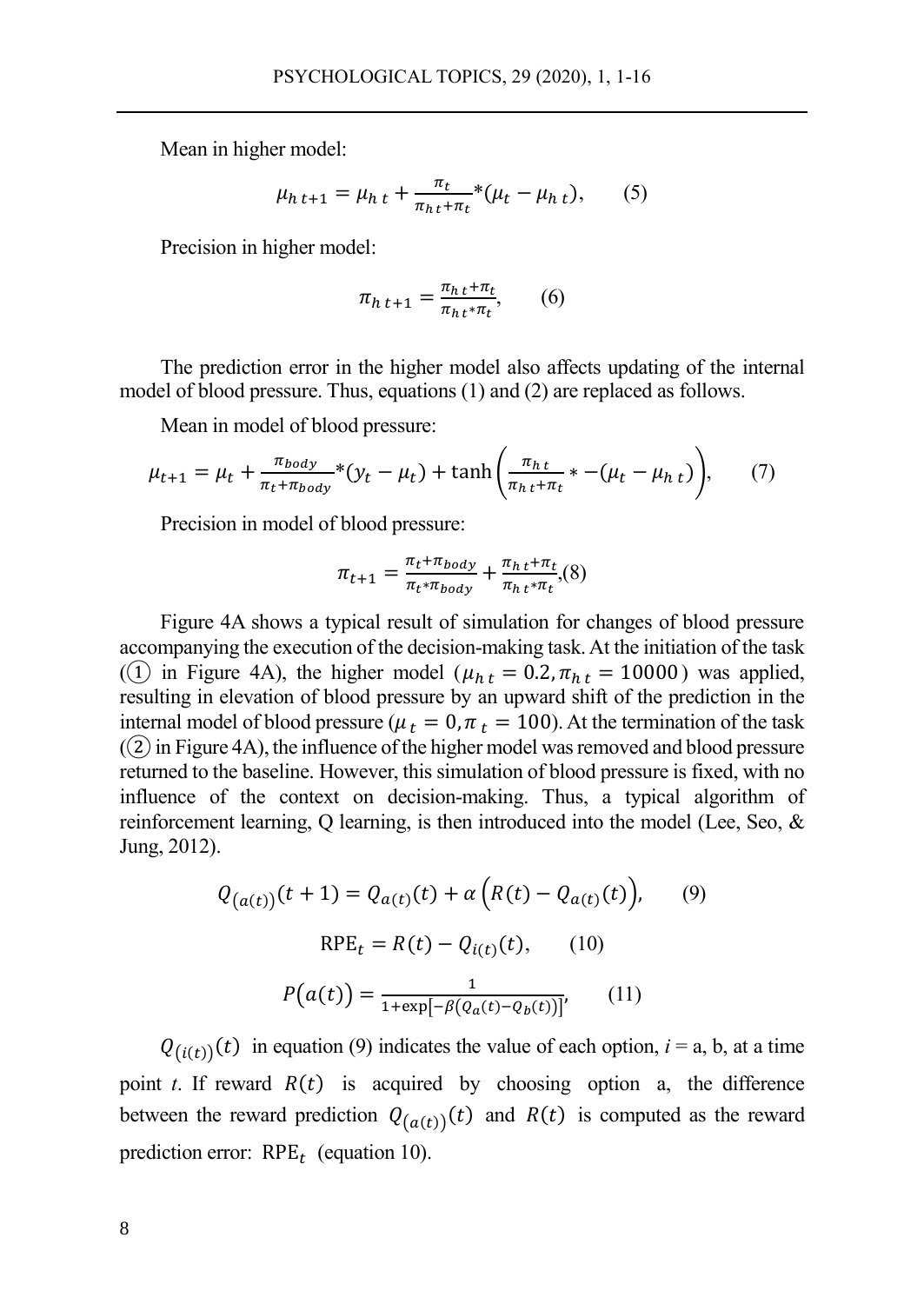Here, reward is manipulated as 1 or 0 for simplicity. Positive RPE indicates that the outcome was better than the prediction; thus, the value of the option is updated upward. Negative RPE indicates that the outcome was worse than the prediction; thus, the value of the option is updated downward. Based on current values of the options, the probability of choosing option "A" from the two options is expressed by equation (11). The parameter  $\alpha$  in the equation (9) is called the "learning rate", and controls the degree to which the value is updated by RPE in a single trial. An excessively low learning rate results in slow learning; however, an excessively high learning rate is linked with unstable learning that is substantially influenced by each single outcome. The parameter  $\beta$  in equation (11) is called "inverse temperature", and controls the weighting of the difference of values in choice of options. Larger inverse temperature values indicate a strategy of choice that is sensitive to differences in values; this strategy is called exploitation. Smaller inverse temperature indicates greater randomness in choice; this strategy is called exploration. Combination of these parameters determines the characteristics or individual differences of decisionmaking. For example, depressive individuals typically show lower learning rates and inverse temperature, compared with healthy individuals (Kunisato, Katahira, Okimura, & Yamashita, 2019). This pattern of the two parameters in depressive people might indicate slower and inefficient learning, as well as unstable choice.

As described above, RPE is hypothesized to affect the higher model. Specifically, when the absolute value of RPE increases, the mean of the higher model is shifted upward. When the absolute value of RPE decreased, the mean of the higher model is shifted downward. RPE within n trials ago (here,  $n = 4$ ) would be expected to affect the higher model with a discounting rate,  $\delta$  (here,  $\delta = 0.1$ ). Thus, an accumulated RPE at time point  $t$  is determined as follows (equation  $(12)$ ). The denominator in equation (12) is included for standardization.

$$
RPE_{int\ t} = \frac{|RPE(t)| + \delta |RPE(t-1)| + \delta^2 |RPE(t-2)| + \cdots \delta^n |RPE(t-n)|}{1 + \delta + \delta^2 + \cdots \delta^n},\tag{12}
$$

A change in accumulated RPE at the time point *t* is expressed as follows:  $\Delta RPE_{int t} = RPE_{int t} - RPE_{int t-1},$  (13)

This change of accumulated RPE is thought to affect the higher model. Equation (5) is then replaced as follows.

Mean in higher model:

$$
\mu_{h\,t+1} = \mu_{h\,t} + \frac{\pi_t}{\pi_{h\,t} + \pi_t} * (\mu_t - \mu_{h\,t}) + \tanh(\theta * \Delta \text{RPE}_{int\,t}),\qquad(14)
$$

 $\theta$  is a parameter that determines the degree of influence of RPE on the higher model (here,  $\theta = 0.5$ ). As such, the dynamics of allostasis which regulate bodily states by alteration of the set point of bodily states based on RPE in decision-making (Figure 1) has been modelled.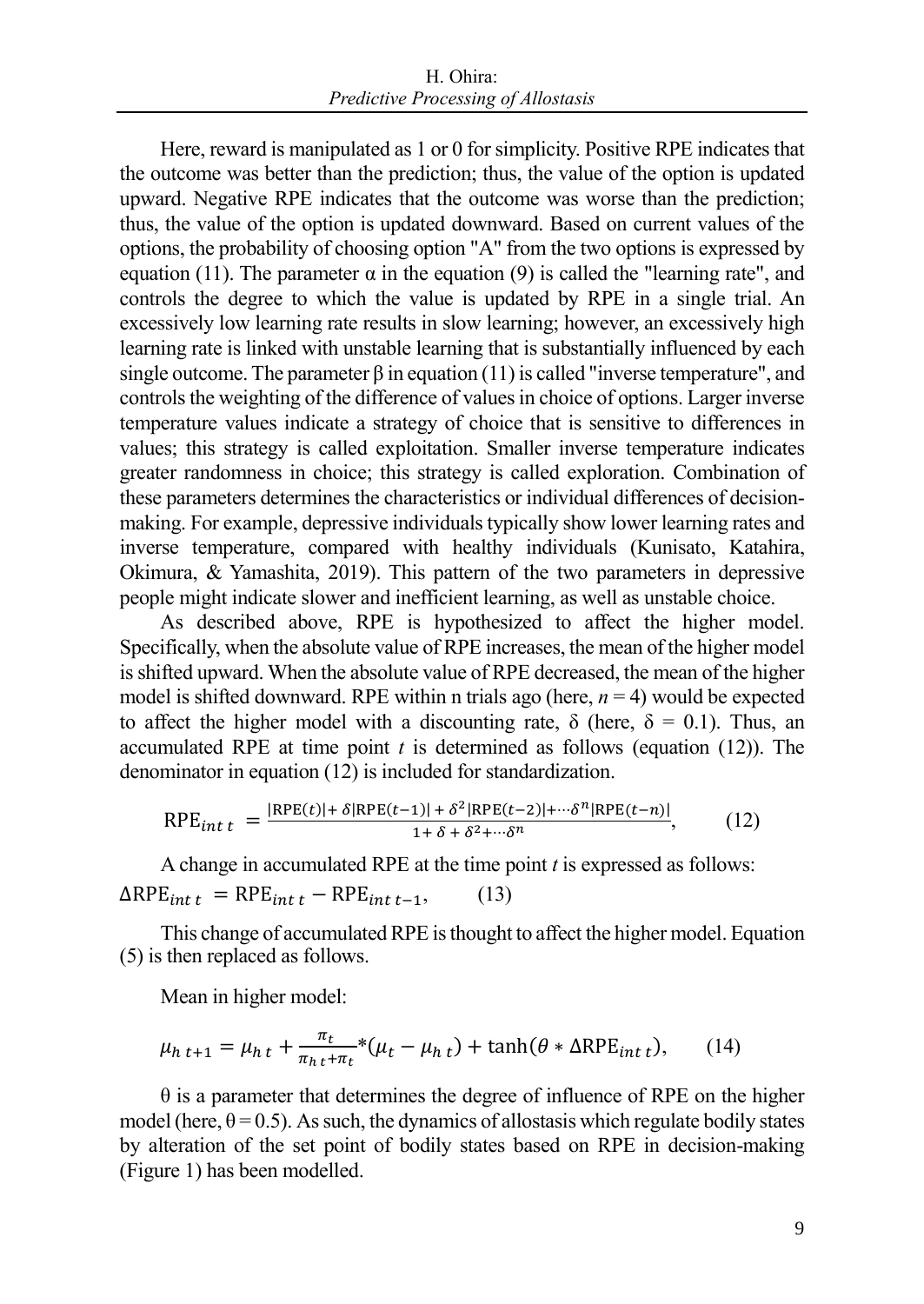#### **Parameters in The Computational Model and Allostatic Regulation**

Through simulation using the computational model described above, characteristics of decision-making and allostatic regulation in healthy individuals and those in emotionally non-functional individuals, such as patients with depression, were compared. Depression is associated with less functional styles of emotional intelligence. Typical symptoms of depression, such as negativity bias in attention and thoughts, impaired emotion regulation, and behavioural deficits caused by lack of motivation are closely associated with failures in aspects of emotional intelligence. Imagine a situation in which a depressive individual and a healthy individual perform the two-armed bandit decision-making task described above. Based on previous studies (Kunisato et al., 2019; Toyama, Katahira, & Ohira, 2019), learning rate (α) and inverse temperature  $(\beta)$  in reinforcement learning are set to lower values in the depressive individual ( $\alpha = 0.2$ ,  $\beta = 3.0$ ) than in the healthy individual ( $\alpha = 0.05$ ,  $\beta =$ 0.8). Figure 3 shows typical results of simulation of 120 trials of the decision-making task using these parameters. The healthy individual rapidly learned the contingency between options and outcomes. Thus, the advantageous option became chosen more often, resulting in a reduction of RPE. In contrast, in the depressive individual, the speed of learning was slow due to the smaller learning rate and the disadvantageous option was also chosen more often, due to the lower inverse temperature, resulting in maintenance of larger RPE.



*Figure 3.* Simulation of the reinforcement learning underlying decision-making. A healthy individual (A) and a depressive individual (B) conduct 120 trials of a decision-making task. The learning rate and inverse temperature were lower in the depressive individual than in the healthy individual ( $\alpha$ : 0.2, 0.05;  $\beta$ : 3.0, 0.8, respectively). Figures show a typical example of changes in reward prediction error and choices of advantageous and disadvantageous options.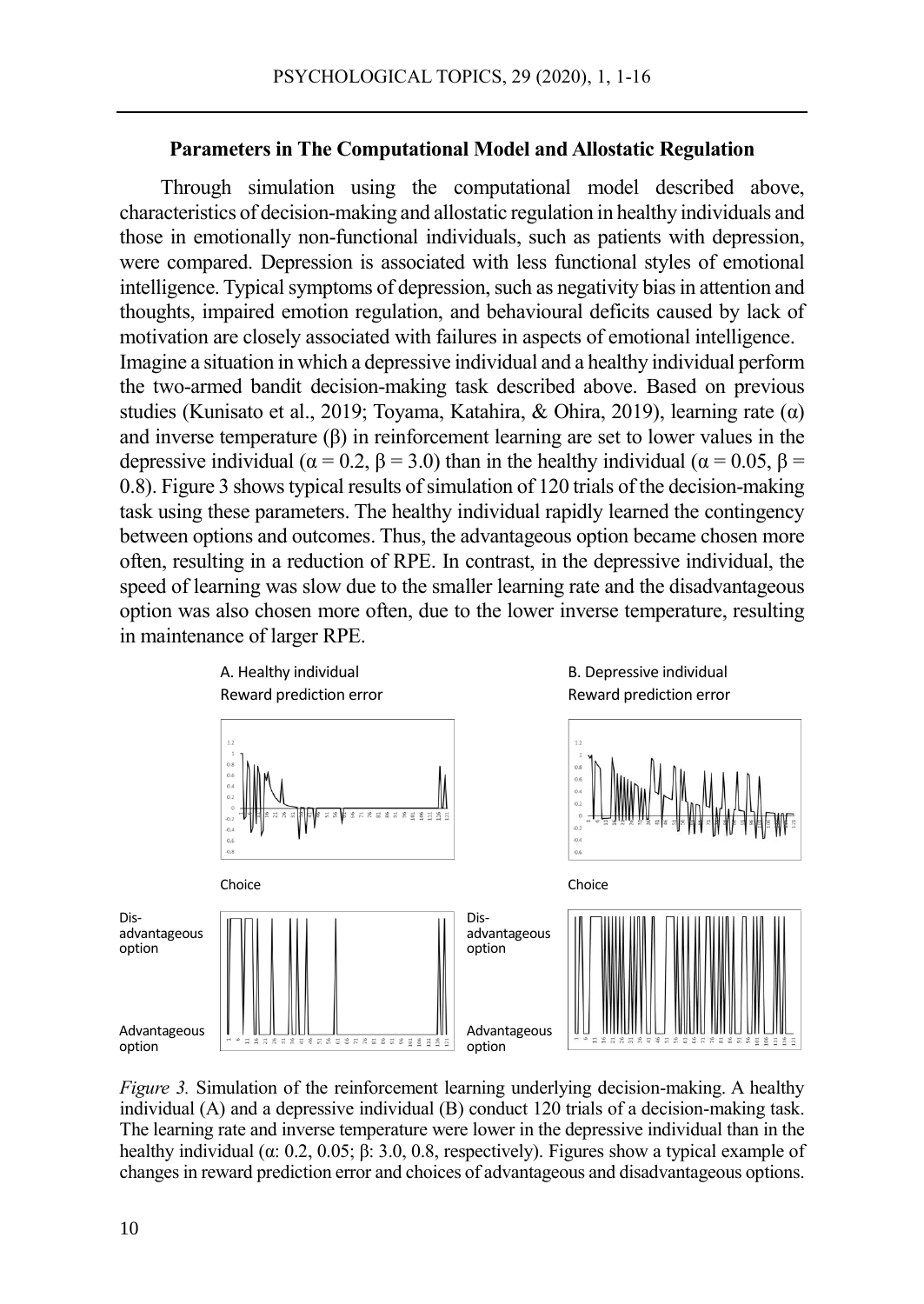Figure 4 indicates the responses of blood pressure during the decision-making task in both individuals. In the healthy individual (Figure 4B), a large RPE that occurred at the initiation of the decision-making task affected the internal model of blood pressure, resulting in an upward shift of the set point of blood pressure, and substantial elevation of blood pressure. Then, as RPE gradually reduced as learning progressed, the set point of blood pressure was modulated downward, leading to a rapid decline in blood pressure. Psychologically, this phenomenon can be interpreted as habituation of physiological responses to a situation. Finally, blood pressure returned to baseline at the termination of the decision-making task. A previous study in the author's laboratory revealed a similar pattern of real temporal changes of blood pressure during the same decision-making task in humans (Kimura, Ohira, Isowa, Matsunaga, & Murashima, 2007). The consistency between the results of the simulation and real experimental data support the validity of the computational model proposed in the current article.

In the depressive individual (Figure 4C), as RPE did not converge, its influences on the internal model of blood pressure continued; thus, habituative reduction of blood pressure did not occur. Furthermore, a high level of blood pressure was maintained even after the termination of the task. This pattern can be interpreted as a state called allostatic load (McEwen, 1998). It is thought that chronic allostatic load can cause systemic inflammation, leading to an increased risk of high blood pressure, heart disease, cerebral infarction, and diabetes. In addition, it has been argued that disturbance of interoception and dysregulation of bodily states due to allostatic load is a major cause of depression (Barrett et al., 2016; Barrett & Simmons, 2015; McEwen, 2003; Stephan et al., 2016). Indeed, depression is sometimes accompanied by somatic disorders such as cardiac, immunological, and metabolic disturbances (Joynt, Whallen, & O'Connor, 2003; Renn, Feiciano, & Segal, 2011). In the framework of predictive coding, this can be explained as persistent effects of impaired high-level internal models predicting uncontrollability and uncertainty of environments with greater precision on functions in allostatic control regions, such as the insula and anterior cingulate cortex, or on autonomic effector regions, such as the hypothalamus and periaqueductal gray, leading to an allostatic load resulting in somatic disturbances. These concepts are consistent with the results of the current simulation, suggesting that accumulation of allostatic load in everyday life by biases of parameters in reinforcement learning might be a critical factor in depression.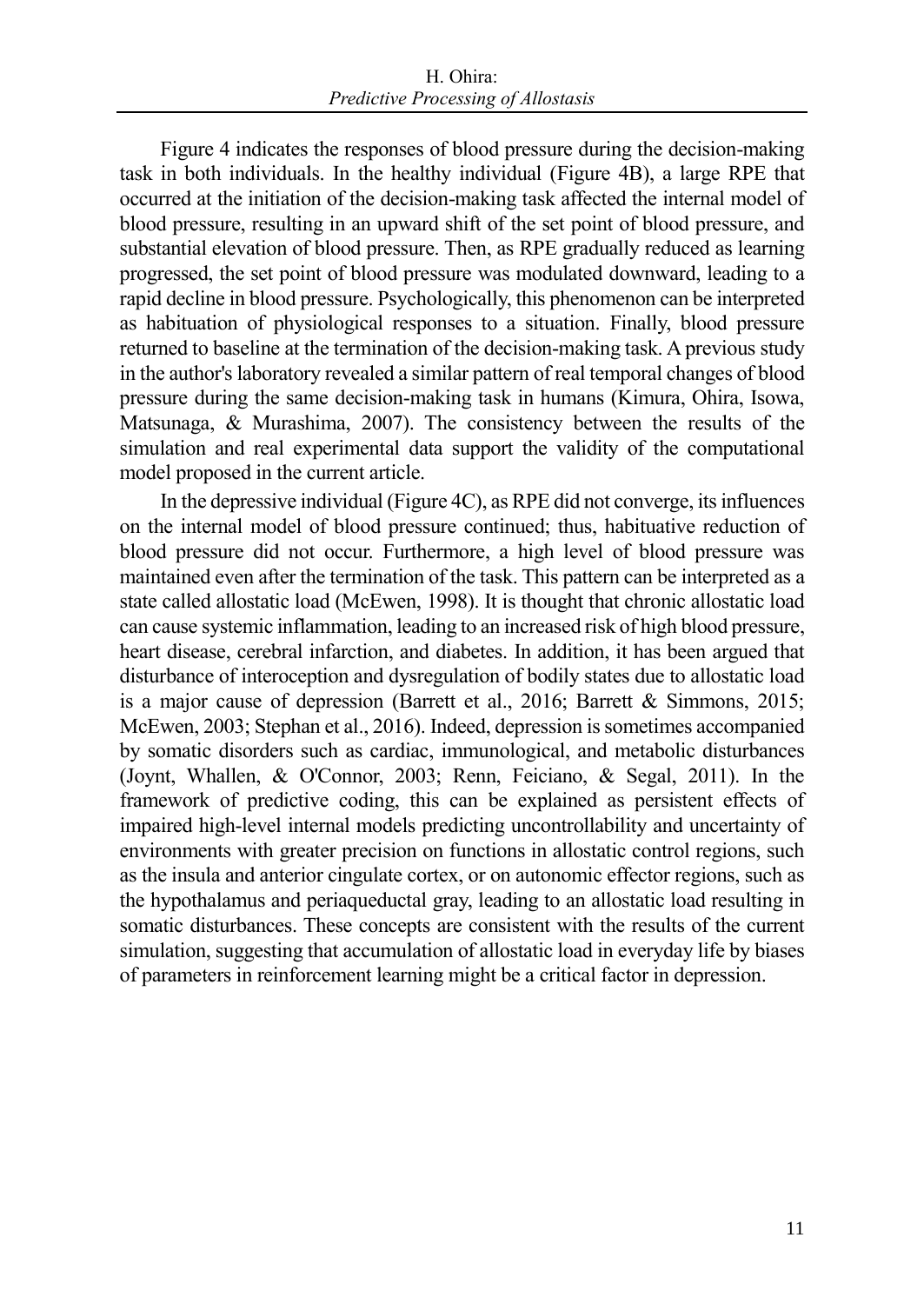

*Figure 4.* Simulation of the responses in blood pressure influenced by decision-making. A: At the initiation of decision-making task  $(1)$ , the set point of blood pressure is shifted upward and blood pressure elevates. At the termination of the task  $(2)$ , the set point is shifted downward and blood pressure returns to baseline. B: In a healthy individual, by introducing signals of reward prediction error in reinforcement learning (Figure 3) into the higher model, rapid elevation of blood pressure and a gradual decline of blood pressure (habituation) are shown, accompanying learning progress. C: In a depressive individual, slow and unstable decision-making results in the maintenance of greater reward prediction error, resulting in a sustained high level of blood pressure, even after the termination of the task.

In addition to the parameters in the reinforcement learning model, the parameters in the model of interoception may also be related to impaired emotional states (Ohira, 2018b). For example, depression can be caused by a reaction to an initial somatic disease. Systemic inflammation mediated by increased proinflammatory cytokines, such as IL-6 and TNF-α, can affect brain functions and are linked with the onset of depression (Dantzer, O'Connor, Freund, Johnson, & Kelley, 2008). This might cause greater prediction errors in the allostatic control regions, leading to updating of the internal models in a negative direction, accompanied by hedonically negative affective experiences. In addition, it has been argued that noisy bodily signals to the brain and unstable fluctuation of interoception might cause subjective experiences of anxiety (Farb et al., 2015; Stewart, Buffett-Jerrott, & Kokaram, 2001). In a previous study, the author attempted to simulate this phenomenon by increasing the variance of the noise term  $e_1$ (Normal~(0,  $\pi_{body}^{-1}$ )) shown in Figure 2, specifically, introducing a large value of  $\pi_{body}^{-1}$ . Using this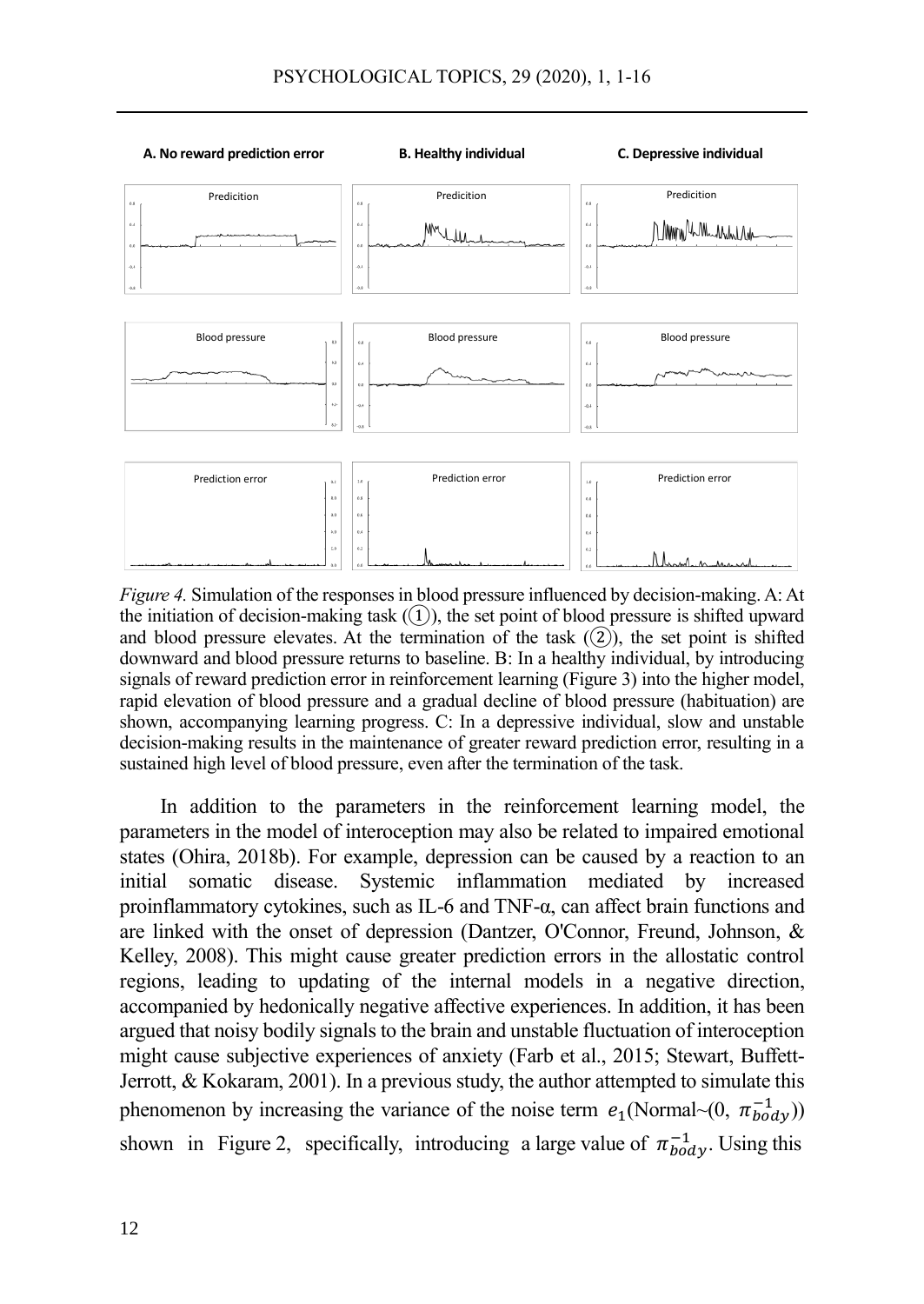manipulation, the predictions generated by the internal model of blood pressure became unstable and noisy (Ohira, 2018b). If changes of prediction might be felt as subjective and affective experiences, such unstable fluctuation might be essential for experiences of anxiety.

# **Implications for Emotional Intelligence**

The computational model proposed in this article describes basic and abstract mechanisms of association among interoception, decision-making, and regulation of bodily states. This model has implications for various issues related to emotional intelligence. One of the important factors of emotional intelligence is the use of emotions for guidance of adaptive thoughts and behaviors (Hogeveen et al., 2016; Mayer & Salovey, 1997). This factor is closely related to decision-making, as evaluation of the values of available behaviors and choosing one specific behavior that is appropriate for a specific case is an important function of decision-making in everyday life. Emotions have been thought to play critical roles in decision-making. Because we occasionally face situations in which the values of available options and contingencies between options and outcomes are not clear (uncertainty), we sometimes rely not only on deliberate and thoughtful processes, but also on affective or intuitive processes in decision-making (Damasio, 1994). The model proposed in the current article explicitly explains the mechanisms underlying such processes. Changes of bodily states to a predicted set point are evaluated as reward and produce hedonically positive affective states. Reward determined in such a way can then update the values of options, which can be used in decision-making at the next opportunity. When bodily signals can be precisely conveyed to the brain, and parameters of reinforcement learning are within an appropriate range, learning processes rapidly converge and appropriate decision-making and regulation of bodily states are possible. In contrast, disturbances in these mechanisms can be linked with impaired mental and physical well-being. In this sense, the well-tuned functions of the brain and body described in the model might provide the minimal bases of emotional intelligence.

According to the psychological constructivist theory of emotion (Barrett, 2017; Barrett et al., 2016; Barrett & Simmons, 2015), subjective experiences of emotions are generated by categorization of interoceptive affective states using concepts based in cognitive structure as well as information from the external context. This process corresponds to another component of emotional intelligence, recognition of the emotional states of the self. Such processes of awareness of one's emotional states constitute the basis of recognition of emotional states of others. Furthermore, emotion regulation is another important factor of emotional intelligence, and is based on appropriate emotional awareness. Theorists have recently begun to discuss how such concepts of emotions are generated and shared between people, particularly during processes of socializing in the period of infancy (Hoemann & Barrett, 2018;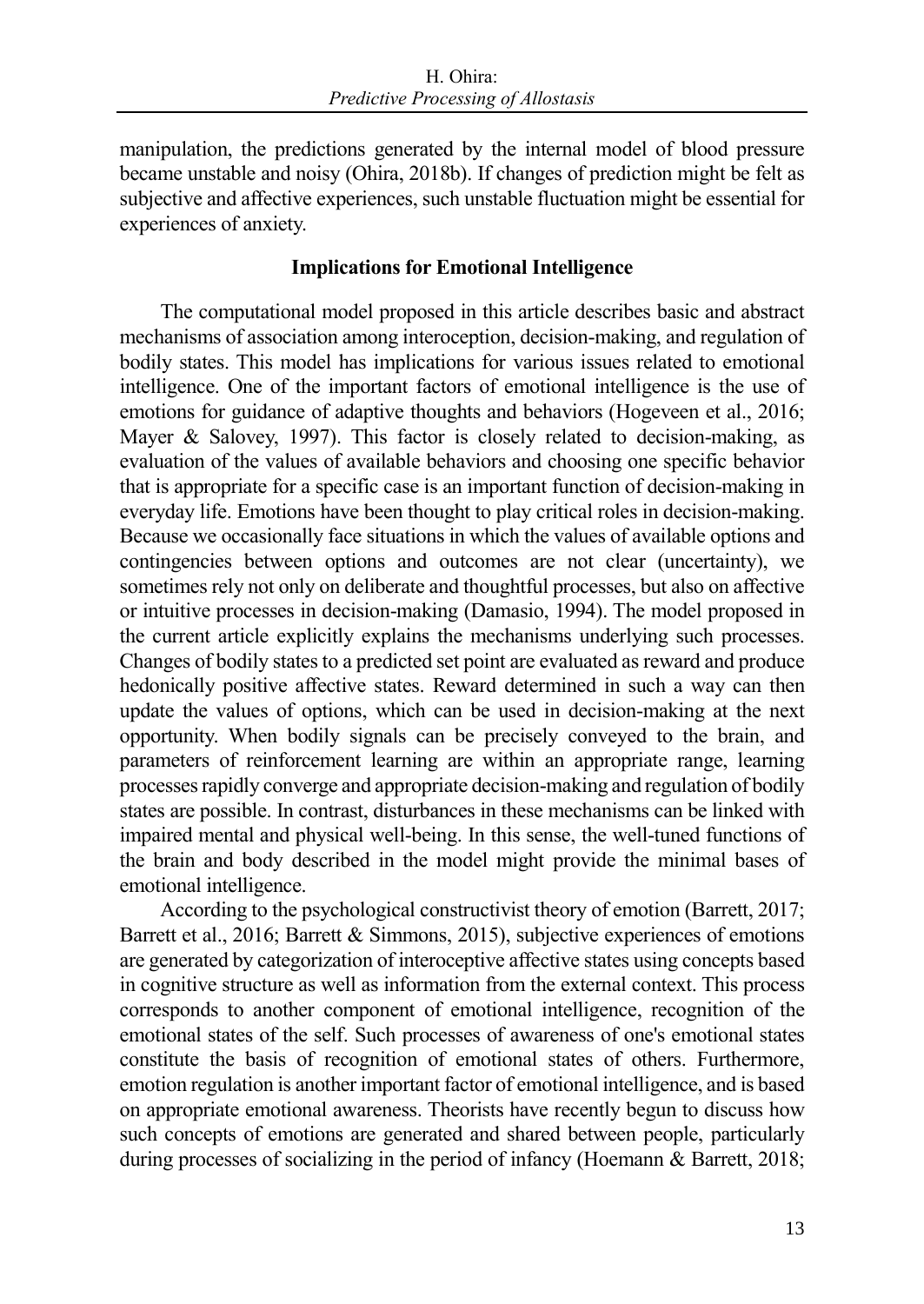Hoemann et al., 2020). Although the model proposed in the current article does not explain the processes of generation of experienced emotions, it has implications for the consideration of such processes. Atzil and Gendron (2017) argued that concepts of emotions play an important role in maintaining ongoing physiological balance and allostasis, and that infants learn emotion concepts for allostasis regulation via biobehavioural synchrony with caregivers. If this reasoning is accurate, the mechanisms of interoception described in the currently proposed model may develop through such a co-action process in infancy, and concepts of emotions should be created to efficiently regulate the mechanisms. In this sense, emotional intelligence is a set of abilities for appropriately operating these mechanisms of interoception.

# **Conclusion**

The current article introduced a basic conceptual framework integrating interoception, decision-making, and allostasis based on the perspective of predictive coding, and it proposed a computational model to explain the mechanisms of those psychological, behavioural, and physiological phenomena. Furthermore, the article discussed how the mechanisms of interoception are related to factors of emotional intelligence. A tentative conclusion of this article is that the ultimate purpose of allostasis regulation is to maintain life, while the mechanisms of interoception have been developed to serve this purpose, and emotional intelligence can be considered to constitute a set of abilities for efficiently operating these mechanisms. Although the model proposed in this article is simply a theoretical model that does not provide explanations or predictions for concrete psychological and physiological indices in real situations, the model is useful for providing an integrated description of the functions of the brain and body to explain accumulated empirical findings regarding emotions. Specifically, such a computational perspective will be useful for elucidating how basic physiological components are related to facets of emotional intelligence, how emotional intelligence is linked with well-being and illness as regulation and dysregulation of allostasis, and how emotional intelligence can be improved by adjustment of parameters in computational processes.

# **References**

- Ainley, V., Apps, M. A. J., Fotopoulou, A., & Tsakiris, M. (2016). "Bodily precision": A predictive coding account of individual differences in interoceptive accuracy. *Philosophical Transactions of the Royal Society B*, *371*, 20160003.
- Atzil, S., & Gendron, M. (2017). Bio-behavioral synchrony promotes the development of conceptualized emotions. *Current Opinion in Psychology*, *17*, 162-169.
- Barbey, A. K., Colom, R., Paul, E. J., Chau, A., Solomon, J., & Grafman, J. H. (2014). Lesion mapping of social problem solving. *Brain*, *137*, 2823-2833.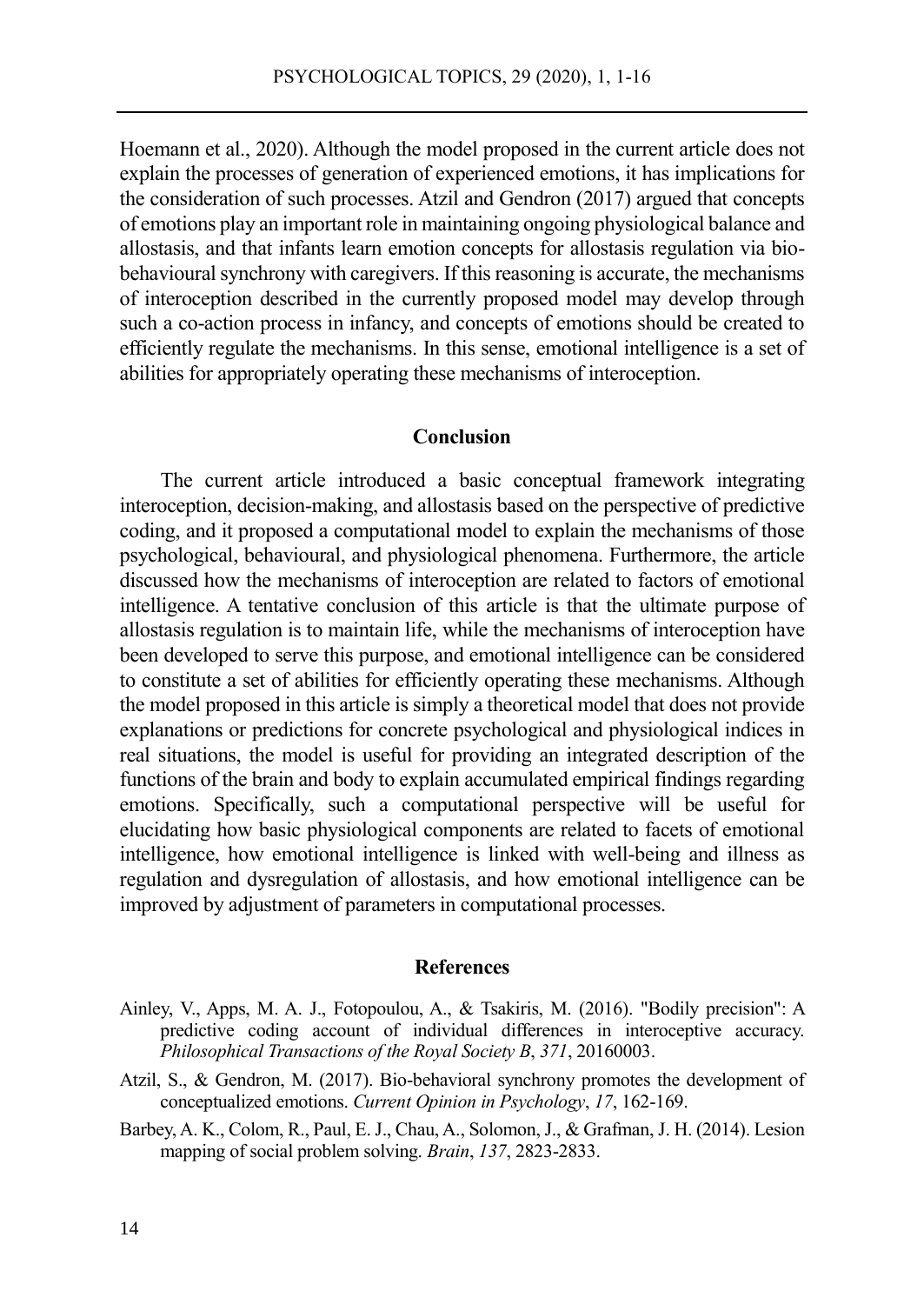- Barrett, L. F. (2017). *How emotions are made: The secret life of the brain*. New York, NY: Houghton Mifflin Harcourt.
- Barrett, L. F., Quigley, K. S., & Hamilton, P. (2016). An active inference theory of allostasis and interoception in depression. *Philosophical Transactions of the Royal Society B*, *371*, 20160011.
- Barrett, L. F., & Simmons, W. K. (2015). Interoceptive predictions in the brain. *Nature Reviews Neuroscience*, *16*, 419-429.
- Brackett, M. A., Rivers, S. E., & Salovey, P. (2011). Emotional intelligence: Implications for personal, social, academic, and workplace success. *Social and Personality Psychology Compass*, *5*, 88-103.
- Brackett, M. A., Rivers, S. E., Shiffman, S., Lerner, N., & Salovey, P. (2006). Relating emotional abilities to social functioning: A comparison of self-report and performance measures of emotional intelligence. *Journal of Personality and Social Psychology*, *91*, 780-795.
- Conte, J. M. (2005). A review and critique of emotional intelligence measures. *Journal of Organizational Behavior, 26*, 433-440.
- Damasio, A. R. (1994). *Descartes' error: Emotion, reason, and the human brain*. New York: Putnam.
- Dantzer, R., O'Connor, J. C., Freund, G. G., Johnson, R. W., & Kelley, K. W. (2008). From inflammation to sickness and depression: When the immune system subjugates the brain. *Nature Reviews. Neuroscience, 9*(1), 46-56.
- Farb, N., Daubenmier, J., Price, C. J., Gard, T., Kerr, C., Dunn, B. D., … Mehling, W. E. (2015). Interoception, contemplative practice, and health. *Frontiers in Psychology, 6*, 763. doi.org/10.3389/fpsyg.2015.00763
- Friston, K. (2010). The free-energy principle: A unified brain theory? *Nature Reviews Neuroscience, 11*, 127-138.
- Friston, K., Kilner, J., & Harrison, L. (2006). A free energy principle for the brain. *Journal of Physiology Paris, 100*, 70-87.
- Hoemann, K., & Barrett, L. F. (2018). Concepts dissolve artificial boundaries in the study of emotion and cognition, uniting body, and mind. *Cognition and Emotion, 33*(1), 67-76. doi:10.1080/02699931.2018.1535428
- Hoemann, K., Wu, R., LoBue, V., Oakes, L. M., Xu, F., & Barrett, L. F. (2020). Developing an understanding of emotion categories: Lessons from objects. *Trends in Cognitive Sciences*, *24*, 39-51.
- Hogeveen, J., Salvi, C., & Grafman, J. (2016). "Emotional intelligence": Lessons from lesions. *Trends in Neuroscience, 39*, 694-705.
- Joynt, K. E., Whallen, D. J., & O'Connor, C. M. (2003). Depression and cardiovascular disease: Mechanisms of interaction. *Biological Psychiatry, 54,* 248-261.
- Kee, K. S., Horan, W. P., Salovey, P., Kern, R. S., Sergi, M. J., Fiske, A. P., … Green, M. F. (2009). Emotional intelligence in schizophrenia. *Schizophrenia Research, 107*, 61-68.
- Keramati, M., & Gutkin, B. (2014). Homeostatic reinforcement learning for integrating reward collection and physiological stability. *eLife*, *3*, e04811. doi:10.7554/eLife.04811
- Kimura, K., Ohira, H., Isowa, T., Matsunaga, M., & Murashima, S. (2007). Regulation of lymphocytes redistribution via autonomic nervous activity during stochastic learning. *Brain, Behavior, and Immunity, 21*, 921-934.